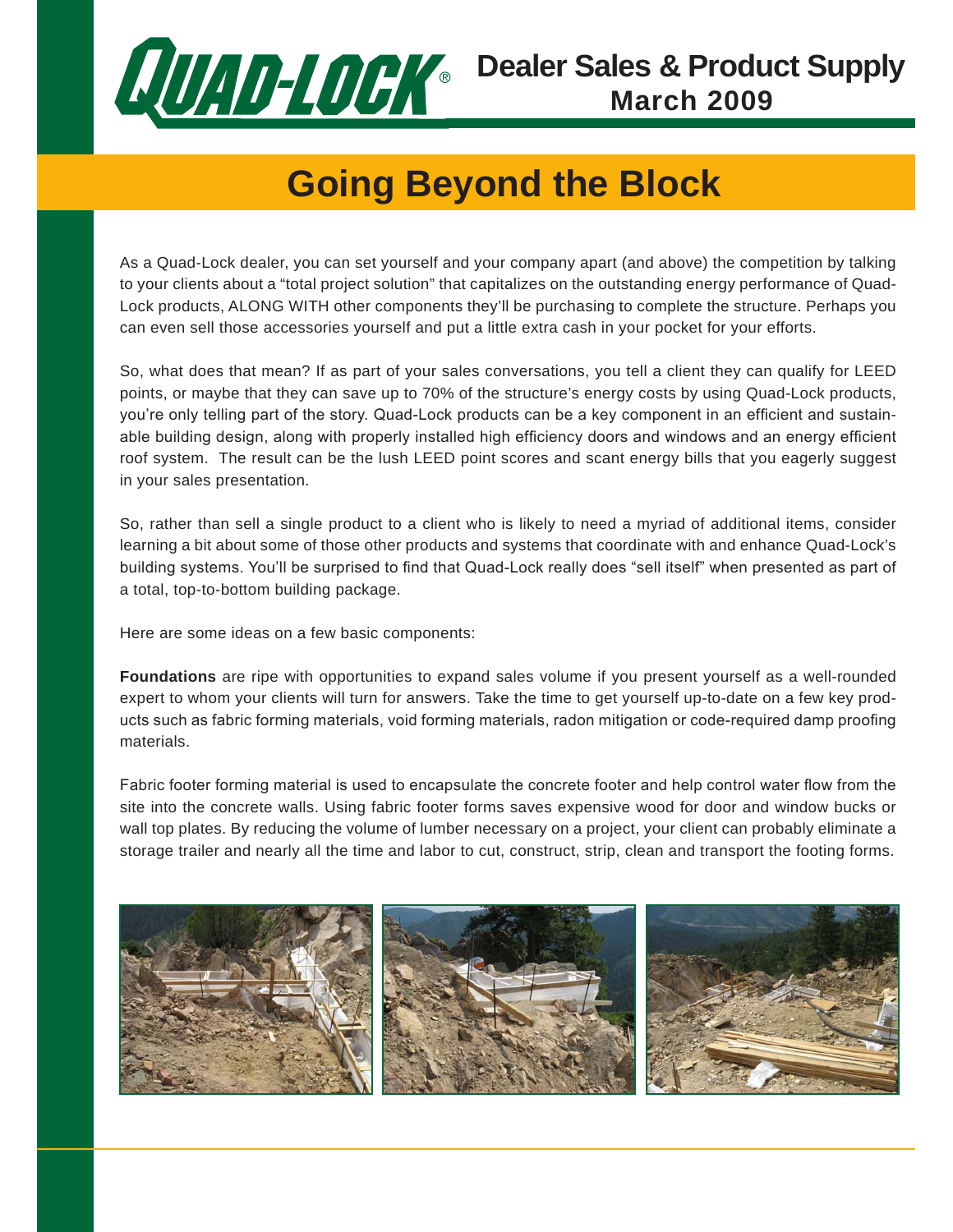

### **Dealer Sales & Product Supply March 2009**

#### **Going Beyond the Block -** *cont'd***...**



Fabric forms are also available for columns and pad footings in many sizes. Using a product called Quick-FormZ to hold the horizontal rebar and provide vertical bar placement without lots of wood rails and other attachments to hold the "L" bars in place is another solution you can offer your client. Who wouldn't want to know about products that cut costs and save time and trees?

In locations that require void forming due to swelling soils that generate excessive uplift forces on the foundation, you've got a built-in sale (literally) with your Quad-Lock order. In the late 1990s, Quad-Lock's testing found that void material can be located within the Quad-Lock ICF form just as with old-fashioned steel forms. Competitors can only dream about incorporating a void within their block as Quad-Lock is the only available ICF that restrains the void form material and keeps it from collapsing during concrete placement. This is due in part, to the location of the plastic tie within the assembled block unit. See the pictures below showing a Half Tie that sets the Quad-Lock panels flat on the sub-grade prior to forming the wall.



While our ICF competitors may tactfully side-step jobs with swelling soils or pier and piling foundations, you as a "total project solution" professional, can be ready to meet the client's needs!

Another challenging scenario for custom construction projects may be a rocky building site that, for one reason or another, the client wishes to leave intact. Quad-Lock is an ideal solution for these creative-thinkers as it can be completely customized and molded to confirm to the rock surface. Obviously, close communication with the design engineer and the soil/rock testing lab is critical but a few humps and bumps in a building site shouldn't deter a Quad-Lock sale!